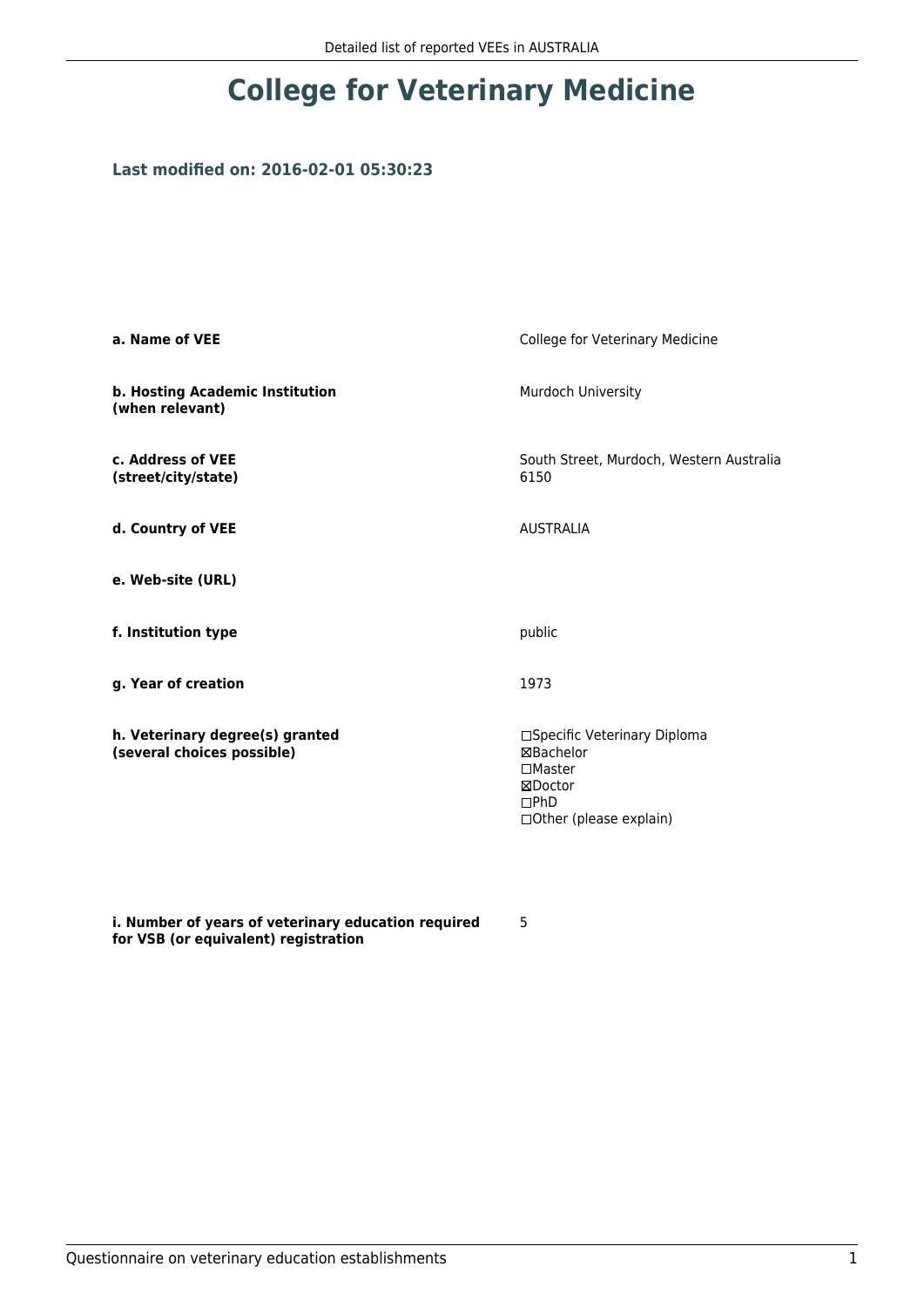|                                                                                                   | 1st Year                                                                                                                                                              | 101-150                                                          |
|---------------------------------------------------------------------------------------------------|-----------------------------------------------------------------------------------------------------------------------------------------------------------------------|------------------------------------------------------------------|
|                                                                                                   | 2d Year                                                                                                                                                               | 51-100                                                           |
|                                                                                                   | 3d Year                                                                                                                                                               | 51-100                                                           |
|                                                                                                   | 4th Year                                                                                                                                                              | 51-100                                                           |
|                                                                                                   | 5th Year                                                                                                                                                              | 51-100                                                           |
|                                                                                                   | 6th Year                                                                                                                                                              |                                                                  |
|                                                                                                   | 7th Year                                                                                                                                                              |                                                                  |
| k. Average number of veterinary graduates per year<br>from the establishment                      | 51-100                                                                                                                                                                |                                                                  |
| I. Minimum education required for admission to the<br>establishment<br>(several choices possible) | ⊠High School University Entrance<br>Qualification<br>□Pre-Veterinary Science Diploma<br>□Pre-Veterinary Science Degree<br>⊠Other specific VEE entrance qualifications |                                                                  |
| m. Is there a selection procedure at<br>(several choices possible)                                | □National level<br>$\Box$ State level<br><b>⊠Establishment level</b>                                                                                                  |                                                                  |
| n. National accreditation/certification/approval                                                  | Yes                                                                                                                                                                   |                                                                  |
|                                                                                                   | <b>Accrediting agency:</b>                                                                                                                                            |                                                                  |
|                                                                                                   | <b>Name of the Agency</b>                                                                                                                                             | Australasian<br>Veterinary<br><b>Boards</b><br>Council<br>(AVBC) |
|                                                                                                   | <b>Address of the</b><br><b>Agency</b>                                                                                                                                | Level 8, 470<br>Collins St,<br>Melbourne<br>Victoria             |
|                                                                                                   | Country of the<br><b>Agency</b>                                                                                                                                       | Australia                                                        |
|                                                                                                   | Date granted (yyyy-<br>mm-dd)                                                                                                                                         | 1975-01-01                                                       |
|                                                                                                   | <b>Period of validity</b><br>(years)                                                                                                                                  | $\overline{7}$                                                   |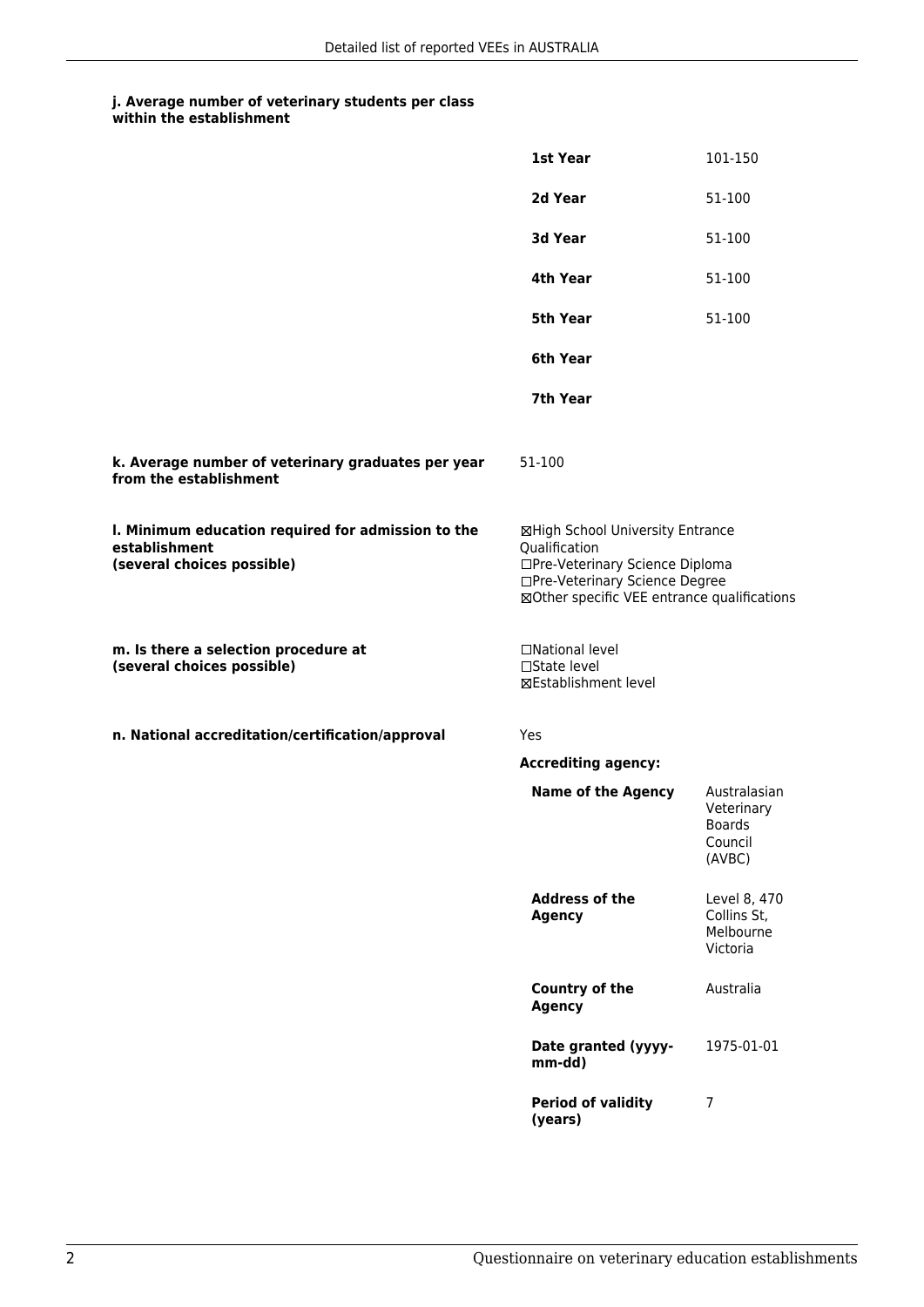| o. Regional accreditation/certification/approval                            | No                   |
|-----------------------------------------------------------------------------|----------------------|
| p. Any form of other international<br>accreditation/certification/approval? | Yes                  |
| If yes, please provide a brief description.                                 | RCVS (UK) AVMA (USA) |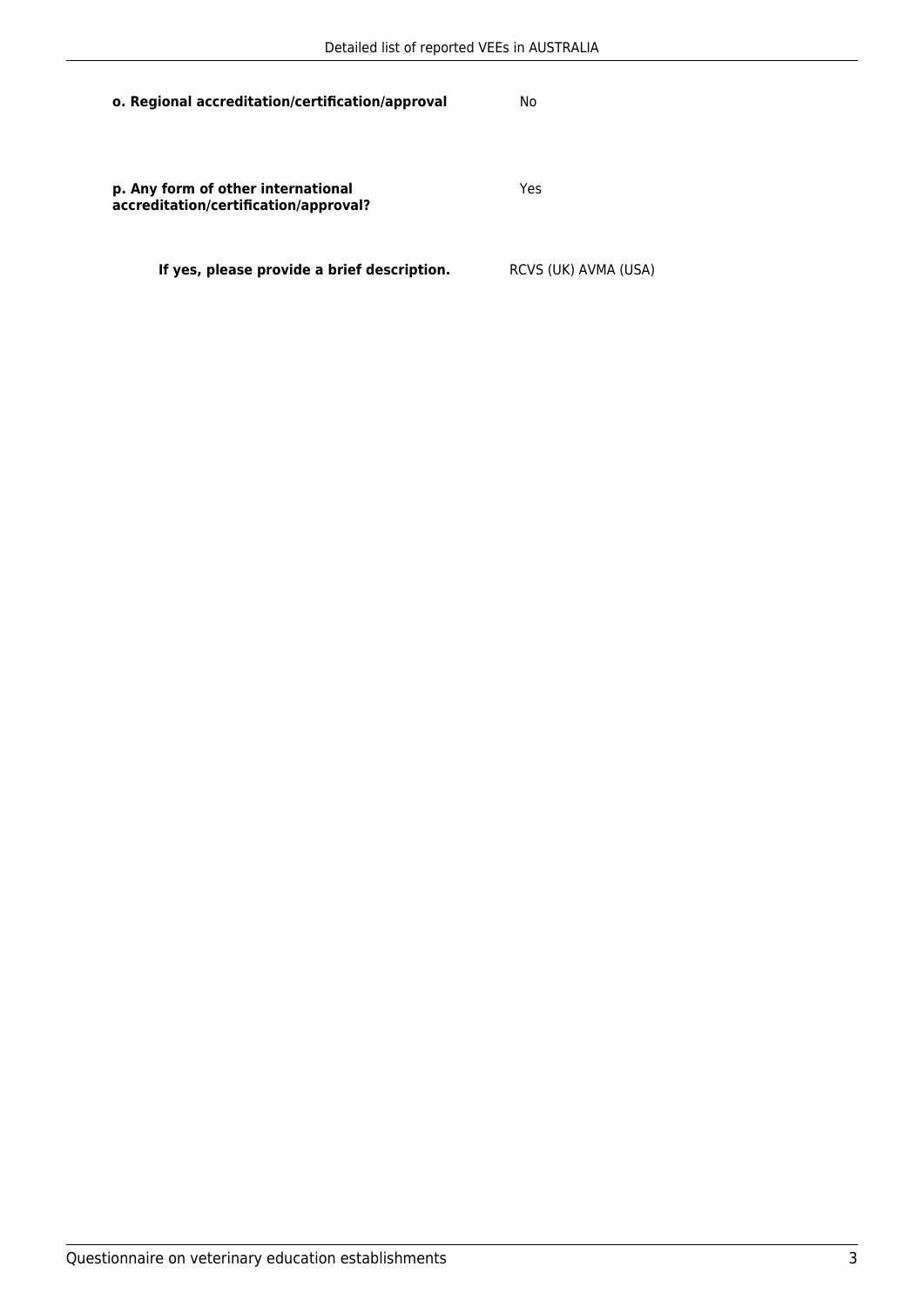# **College of Public Health, Medical and Veterinary Sciences**

**Last modified on: 2016-02-01 05:25:37**

**a. Name of VEE College of Public Health, Medical and Veterinary Sciences b. Hosting Academic Institution (when relevant)** James Cook University **c. Address of VEE (street/city/state)** 1 James Cook Drive, Townsville, QLD 4811 **d. Country of VEE** AUSTRALIA **e. Web-site (URL)** https://www.jcu.edu.au/college-of-public-health-medical-and-veterinary-sciences/veterinary-sciences **f. Institution type** public **g. Year of creation** 2005 **h. Veterinary degree(s) granted (several choices possible)** □Specific Veterinary Diploma Bachelor Master Doctor  $\n **DPhD**\n$ Other (please explain)

**i. Number of years of veterinary education required for VSB (or equivalent) registration**

#### **j. Average number of veterinary students per class within the establishment**

| 1st Year       | 101-150 |
|----------------|---------|
| 2d Year        | 51-100  |
| <b>3d Year</b> | 51-100  |
| 4th Year       | 51-100  |
| 5th Year       | 51-100  |
| 6th Year       |         |
| 7th Year       |         |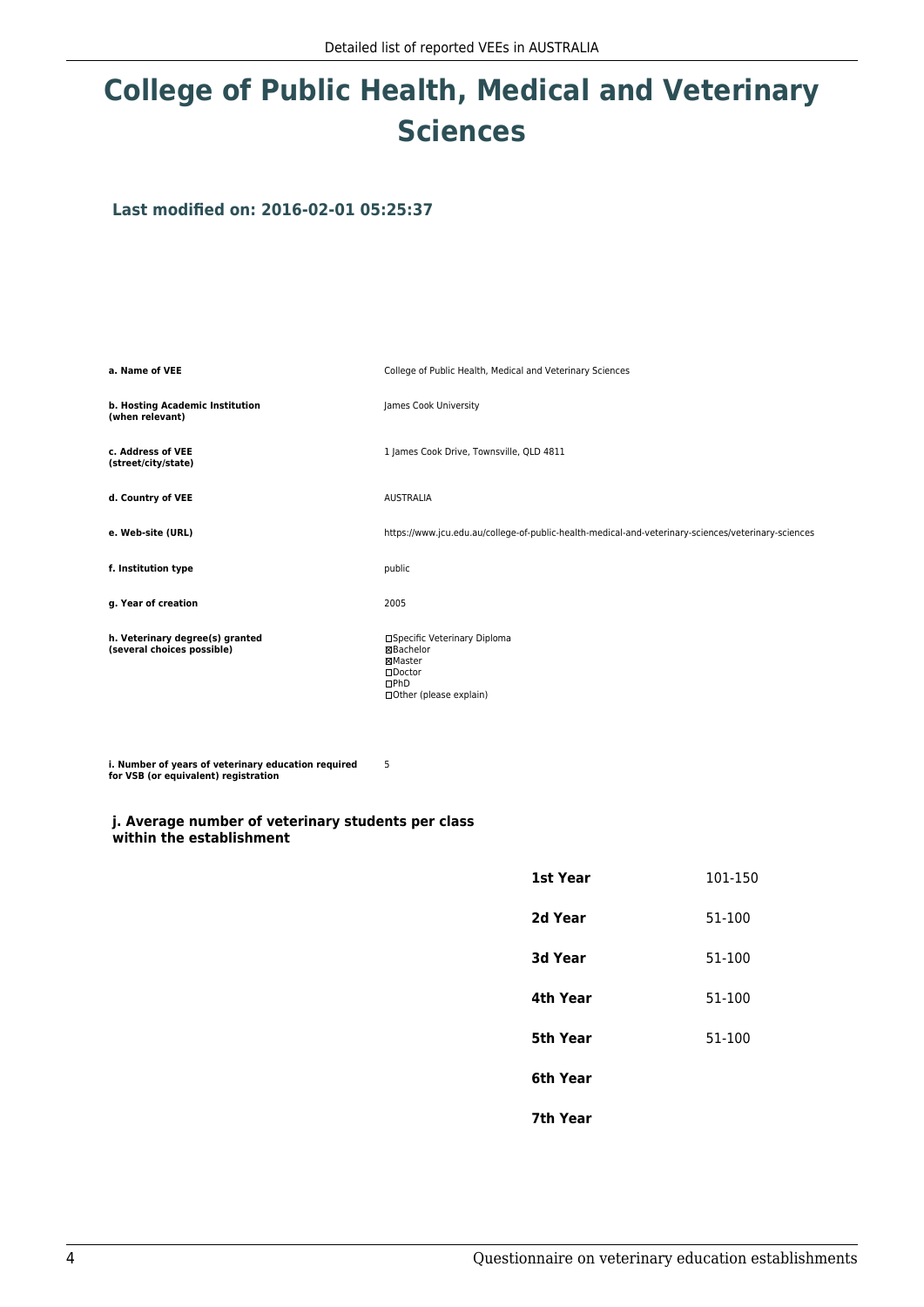| k. Average number of veterinary graduates per year<br>from the establishment                      | 51-100                                                                                                                                                                |                                                                          |
|---------------------------------------------------------------------------------------------------|-----------------------------------------------------------------------------------------------------------------------------------------------------------------------|--------------------------------------------------------------------------|
| I. Minimum education required for admission to the<br>establishment<br>(several choices possible) | ⊠High School University Entrance<br>Qualification<br>□Pre-Veterinary Science Diploma<br>□Pre-Veterinary Science Degree<br>⊠Other specific VEE entrance qualifications |                                                                          |
| m. Is there a selection procedure at<br>(several choices possible)                                | □National level<br>$\Box$ State level<br>⊠Establishment level                                                                                                         |                                                                          |
| n. National accreditation/certification/approval                                                  | Yes                                                                                                                                                                   |                                                                          |
|                                                                                                   | <b>Accrediting agency:</b>                                                                                                                                            |                                                                          |
|                                                                                                   | <b>Name of the Agency</b>                                                                                                                                             | Australasian<br>Veterinary<br><b>Boards</b><br>Council                   |
|                                                                                                   | <b>Address of the</b><br><b>Agency</b>                                                                                                                                | Level 8, 470<br>Collins St,<br>Melbourne VIC<br>3000<br><b>AUSTRALIA</b> |
|                                                                                                   | <b>Country of the</b><br><b>Agency</b>                                                                                                                                | <b>AUSTRALIA</b>                                                         |
|                                                                                                   | Date granted (yyyy-<br>mm-dd)                                                                                                                                         | 2015-07-01                                                               |
|                                                                                                   | <b>Period of validity</b><br>(years)                                                                                                                                  | 1                                                                        |
| o. Regional accreditation/certification/approval                                                  | No                                                                                                                                                                    |                                                                          |
| p. Any form of other international<br>accreditation/certification/approval?                       | Yes                                                                                                                                                                   |                                                                          |
| If yes, please provide a brief description.                                                       | RCVS (UK)                                                                                                                                                             |                                                                          |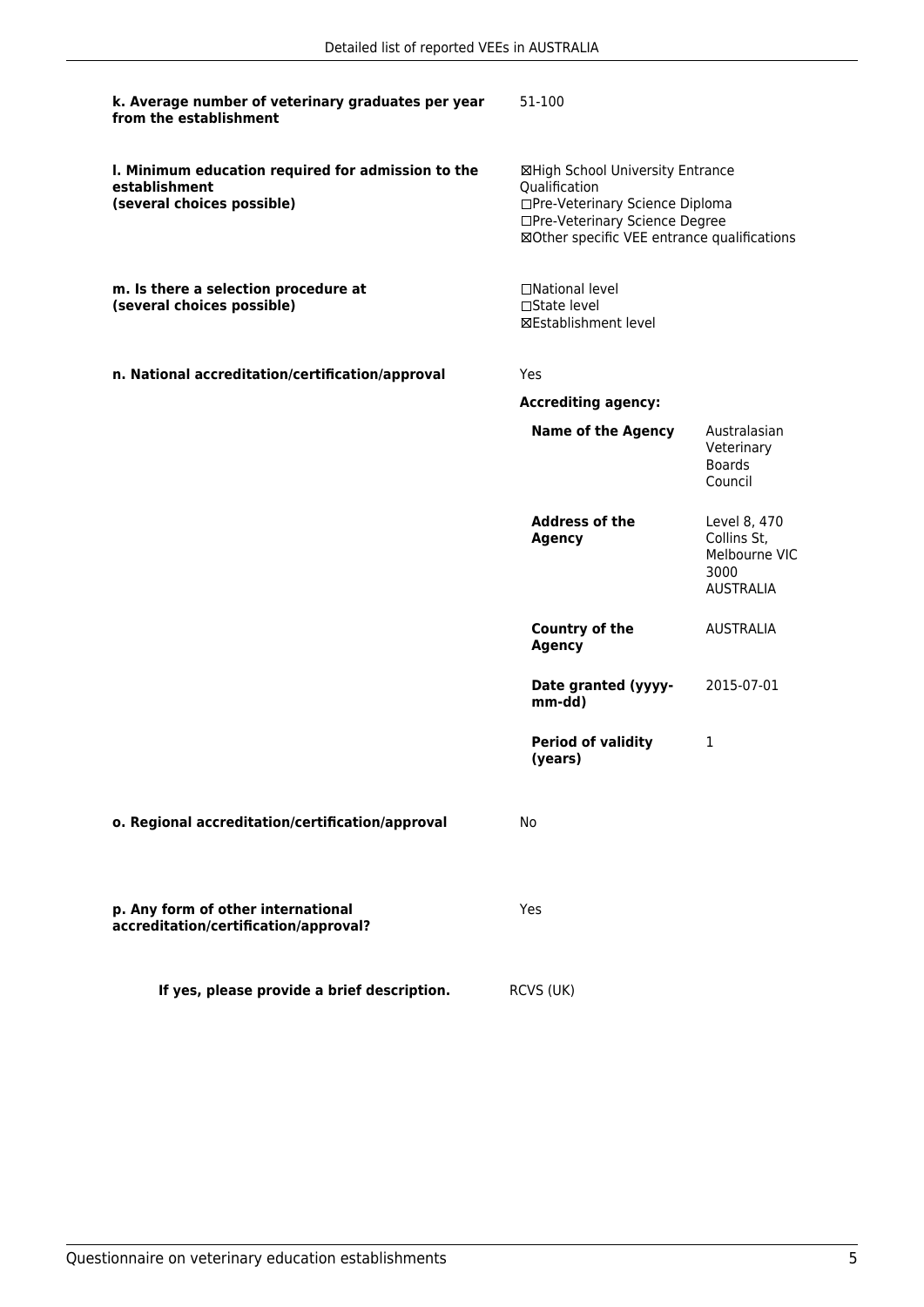# **Faculty of Veterinary and Agricultural Sciences**

#### **Last modified on: 2015-02-03 05:40:36**

| a. Name of VEE                                                | Faculty of Veterinary and Agricultural<br><b>Sciences</b>                                                                                                                                              |
|---------------------------------------------------------------|--------------------------------------------------------------------------------------------------------------------------------------------------------------------------------------------------------|
| b. Hosting Academic Institution<br>(when relevant)            | The University of Melbourne                                                                                                                                                                            |
| c. Address of VEE<br>(street/city/state)                      | The University of Melbourne Victoria, 3010                                                                                                                                                             |
| d. Country of VEE                                             | <b>AUSTRALIA</b>                                                                                                                                                                                       |
| e. Web-site (URL)                                             | www.unimelb.edu.au                                                                                                                                                                                     |
| f. Institution type                                           | public                                                                                                                                                                                                 |
| g. Year of creation                                           | 1853                                                                                                                                                                                                   |
| h. Veterinary degree(s) granted<br>(several choices possible) | □Specific Veterinary Diploma<br>$\Box$ Bachelor<br>$\Box$ Master<br>$\square$ Doctor<br>$\Box$ PhD<br>⊠Other (please explain)<br>Doctor of Veterinary Medicine - officially a<br>Masters by Coursework |
| : Number of voore of votarinore oducation roculeod            |                                                                                                                                                                                                        |

**i. Number of years of veterinary education required for VSB (or equivalent) registration**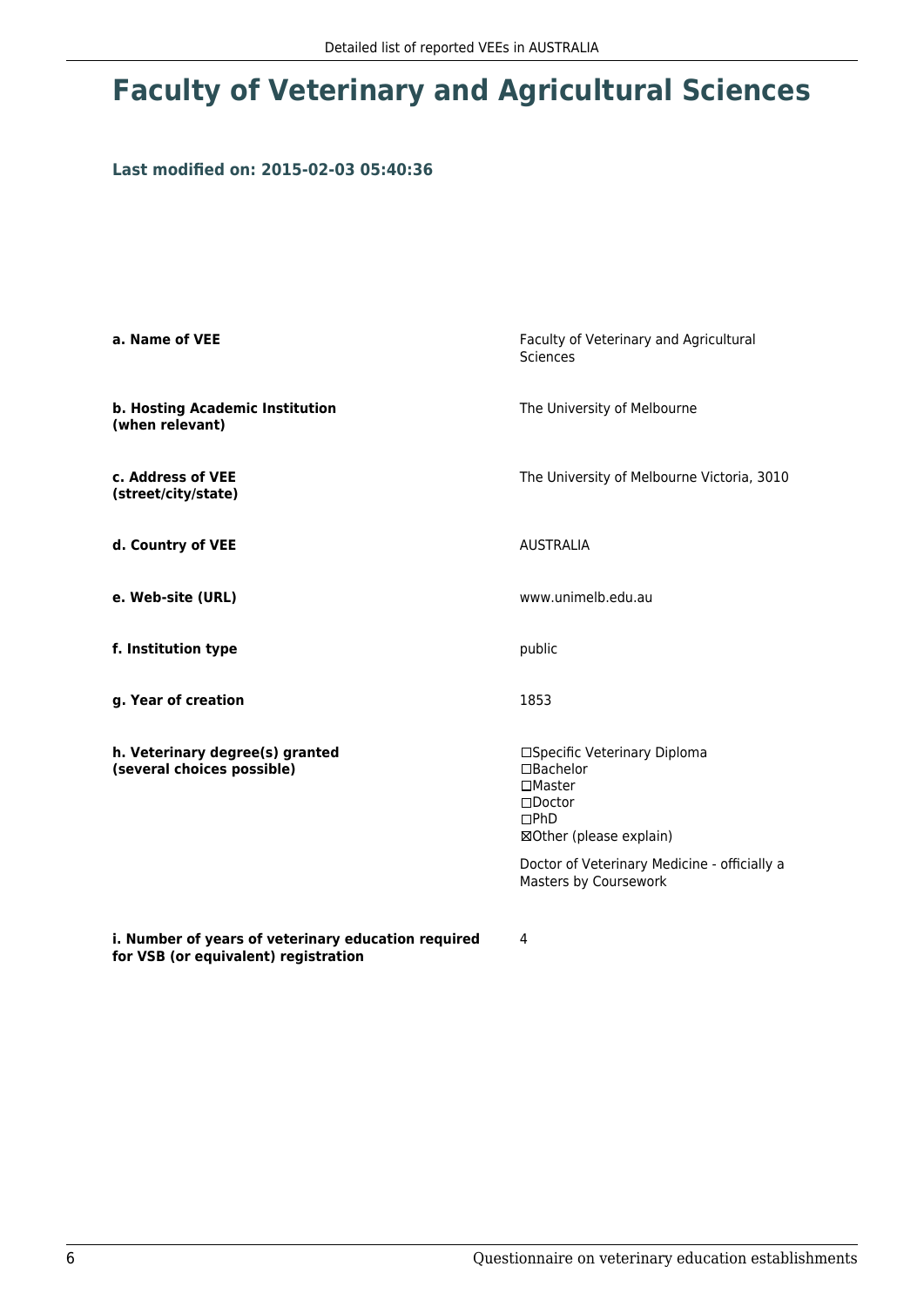| within the establishment |
|--------------------------|
|                          |

|                                                                                                   | 1st Year                                                                                                                                                              | 101-150                                                               |
|---------------------------------------------------------------------------------------------------|-----------------------------------------------------------------------------------------------------------------------------------------------------------------------|-----------------------------------------------------------------------|
|                                                                                                   | 2d Year                                                                                                                                                               | 101-150                                                               |
|                                                                                                   | 3d Year                                                                                                                                                               | 101-150                                                               |
|                                                                                                   | 4th Year                                                                                                                                                              | 101-150                                                               |
|                                                                                                   | 5th Year                                                                                                                                                              |                                                                       |
|                                                                                                   | 6th Year                                                                                                                                                              |                                                                       |
|                                                                                                   | 7th Year                                                                                                                                                              |                                                                       |
| k. Average number of veterinary graduates per year<br>from the establishment                      | 101-150                                                                                                                                                               |                                                                       |
| I. Minimum education required for admission to the<br>establishment<br>(several choices possible) | □High School University Entrance<br>Qualification<br>⊠Pre-Veterinary Science Diploma<br>□Pre-Veterinary Science Degree<br>□Other specific VEE entrance qualifications |                                                                       |
| m. Is there a selection procedure at<br>(several choices possible)                                | □National level<br>□State level<br>⊠Establishment level                                                                                                               |                                                                       |
| n. National accreditation/certification/approval                                                  | Yes                                                                                                                                                                   |                                                                       |
|                                                                                                   | <b>Accrediting agency:</b>                                                                                                                                            |                                                                       |
|                                                                                                   | <b>Name of the Agency</b>                                                                                                                                             | Australasian<br>Veterinary<br><b>Boards</b><br>Council                |
|                                                                                                   | <b>Address of the</b><br><b>Agency</b>                                                                                                                                | Level 8, 470<br><b>Collins Street</b><br>Melbourne,<br>Victoria, 3000 |
|                                                                                                   | <b>Country of the</b><br><b>Agency</b>                                                                                                                                | Australia                                                             |
|                                                                                                   | Date granted (yyyy-<br>mm-dd)                                                                                                                                         | 2013-01-01                                                            |
|                                                                                                   | <b>Period of validity</b><br>(years)                                                                                                                                  | 7                                                                     |
| o. Regional accreditation/certification/approval                                                  | No                                                                                                                                                                    |                                                                       |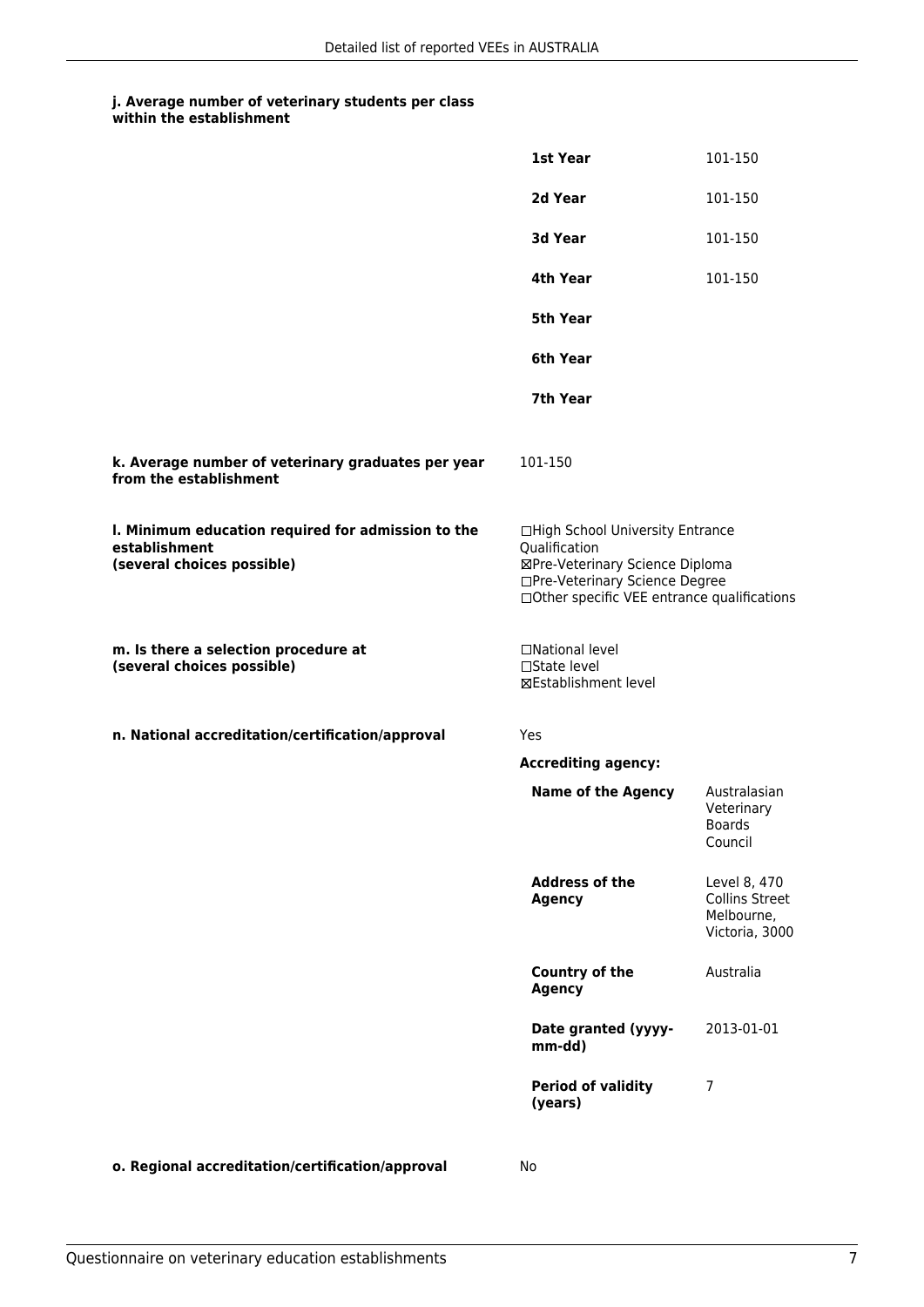Yes

**If yes, please provide a brief description.**

American Veterinary Medical Association accreditation - valid from 2013 Royal College of Veterinary Surgeons accreditation applicable under the Australasian Veterinary Boards Council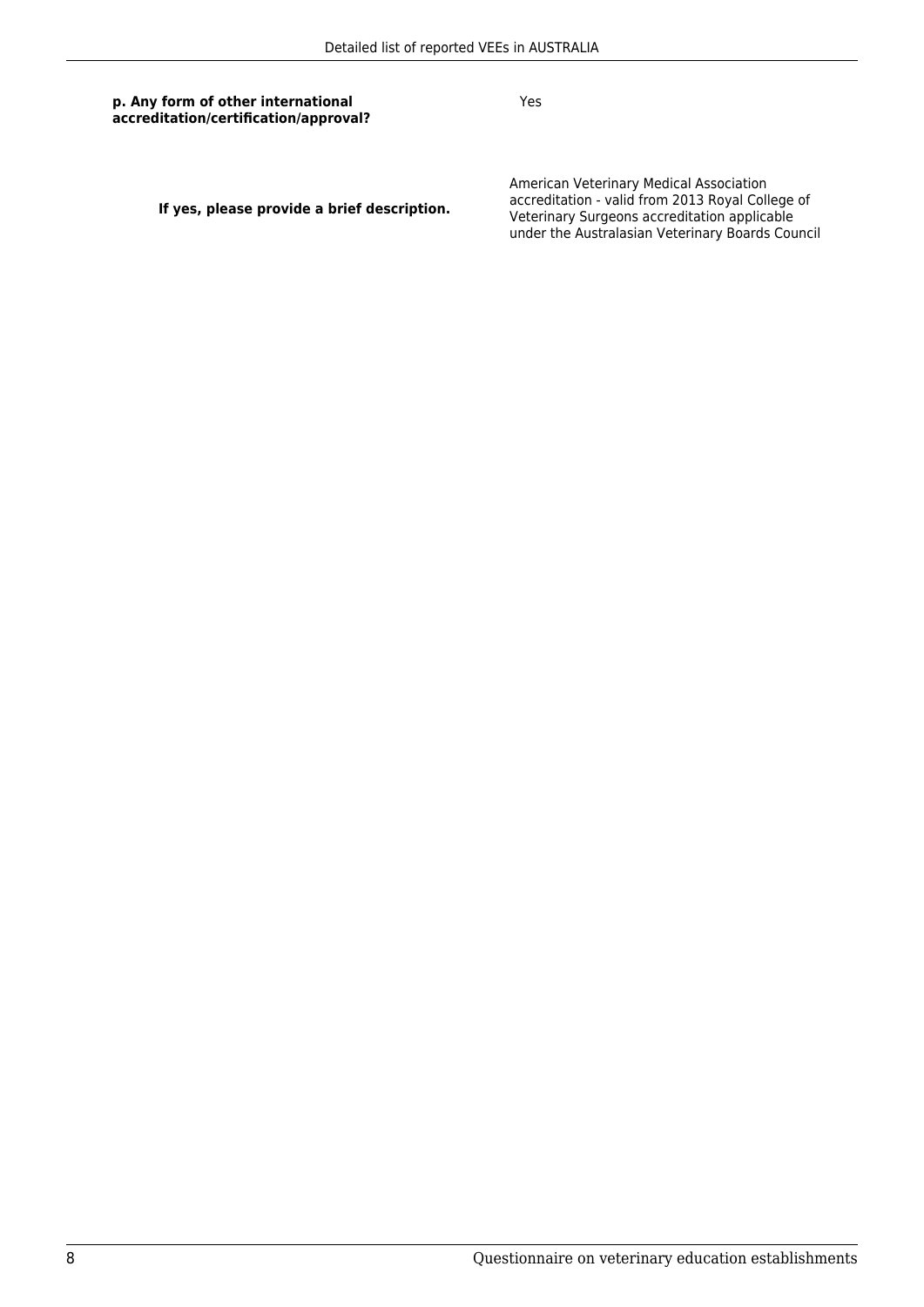## **Faculty of Veterinary Science USYD**

### **Last modified on: 2015-03-03 02:58:53**

| a. Name of VEE                                                | Faculty of Veterinary Science USYD                                                                       |
|---------------------------------------------------------------|----------------------------------------------------------------------------------------------------------|
| b. Hosting Academic Institution<br>(when relevant)            | University of Sydney                                                                                     |
| c. Address of VEE<br>(street/city/state)                      | Camperdown, Sydney NSW 2006                                                                              |
| d. Country of VEE                                             | <b>AUSTRALIA</b>                                                                                         |
| e. Web-site (URL)                                             | www.usyd.edu.au                                                                                          |
| f. Institution type                                           | public                                                                                                   |
| g. Year of creation                                           | 1852                                                                                                     |
| h. Veterinary degree(s) granted<br>(several choices possible) | ⊠Specific Veterinary Diploma<br>⊠Bachelor<br>⊠Master<br>⊠Doctor<br>⊠PhD<br>$\Box$ Other (please explain) |

**i. Number of years of veterinary education required for VSB (or equivalent) registration**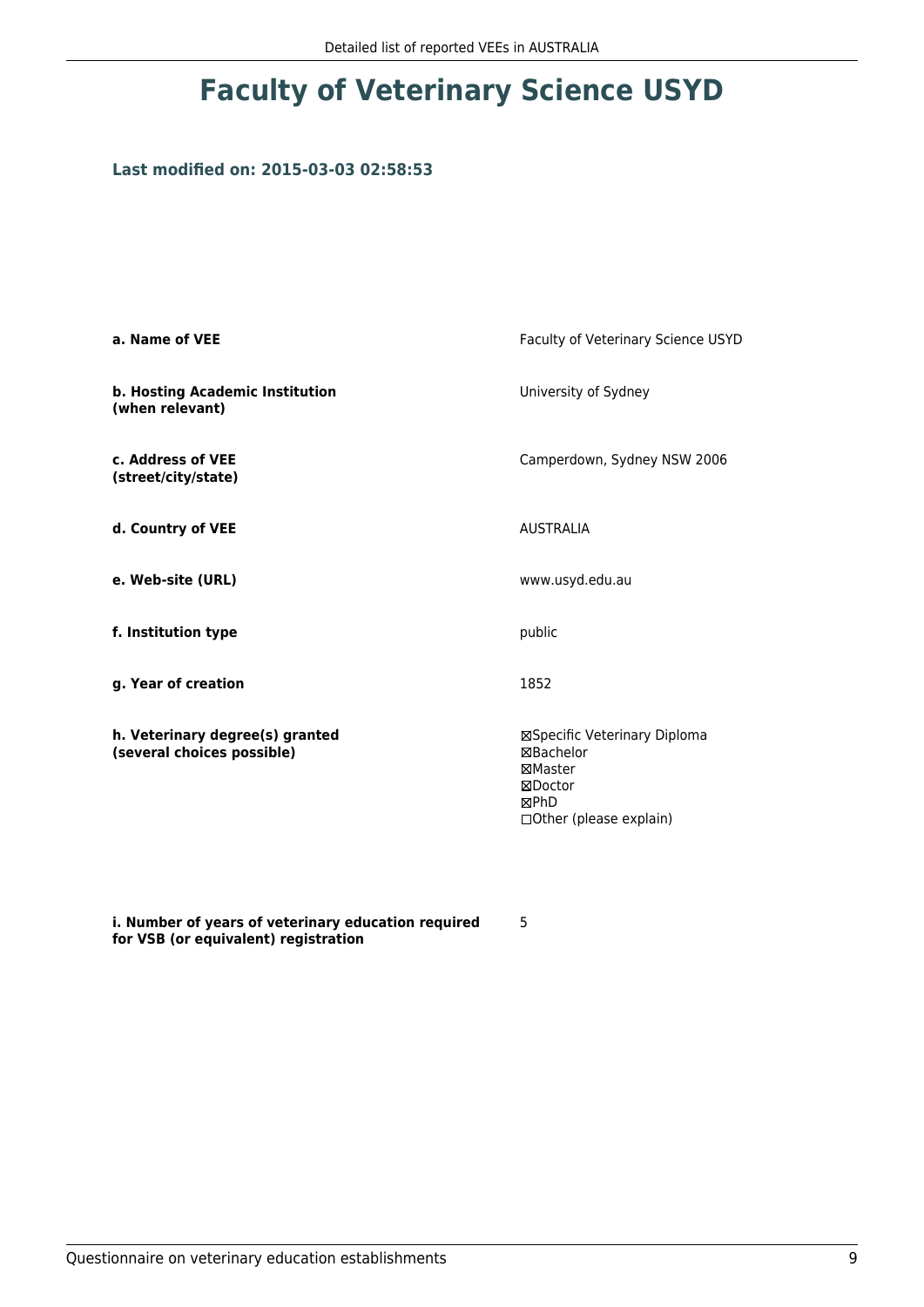|                                                                                                   | 1st Year                                                                                                                                                              | 51-100                                               |
|---------------------------------------------------------------------------------------------------|-----------------------------------------------------------------------------------------------------------------------------------------------------------------------|------------------------------------------------------|
|                                                                                                   | 2d Year                                                                                                                                                               | 51-100                                               |
|                                                                                                   | 3d Year                                                                                                                                                               | 101-150                                              |
|                                                                                                   | 4th Year                                                                                                                                                              | 101-150                                              |
|                                                                                                   | <b>5th Year</b>                                                                                                                                                       | 51-100                                               |
|                                                                                                   | 6th Year                                                                                                                                                              |                                                      |
|                                                                                                   | 7th Year                                                                                                                                                              |                                                      |
| k. Average number of veterinary graduates per year<br>from the establishment                      | 51-100                                                                                                                                                                |                                                      |
| I. Minimum education required for admission to the<br>establishment<br>(several choices possible) | ⊠High School University Entrance<br>Qualification<br>□Pre-Veterinary Science Diploma<br>□Pre-Veterinary Science Degree<br>□Other specific VEE entrance qualifications |                                                      |
| m. Is there a selection procedure at<br>(several choices possible)                                | □National level<br>⊠State level<br>□Establishment level                                                                                                               |                                                      |
| n. National accreditation/certification/approval                                                  | Yes                                                                                                                                                                   |                                                      |
|                                                                                                   | <b>Accrediting agency:</b>                                                                                                                                            |                                                      |
|                                                                                                   | <b>Name of the Agency</b>                                                                                                                                             | <b>VSAAC</b>                                         |
|                                                                                                   | Address of the<br><b>Agency</b>                                                                                                                                       | Level 8, 470<br>Collins St,<br>Melbourne VIC<br>3000 |
|                                                                                                   | Country of the<br><b>Agency</b>                                                                                                                                       | Australia                                            |
|                                                                                                   | Date granted (yyyy-<br>mm-dd)                                                                                                                                         | 2012-10-01                                           |
|                                                                                                   | <b>Period of validity</b><br>(years)                                                                                                                                  | 7                                                    |
| o. Regional accreditation/certification/approval                                                  | No                                                                                                                                                                    |                                                      |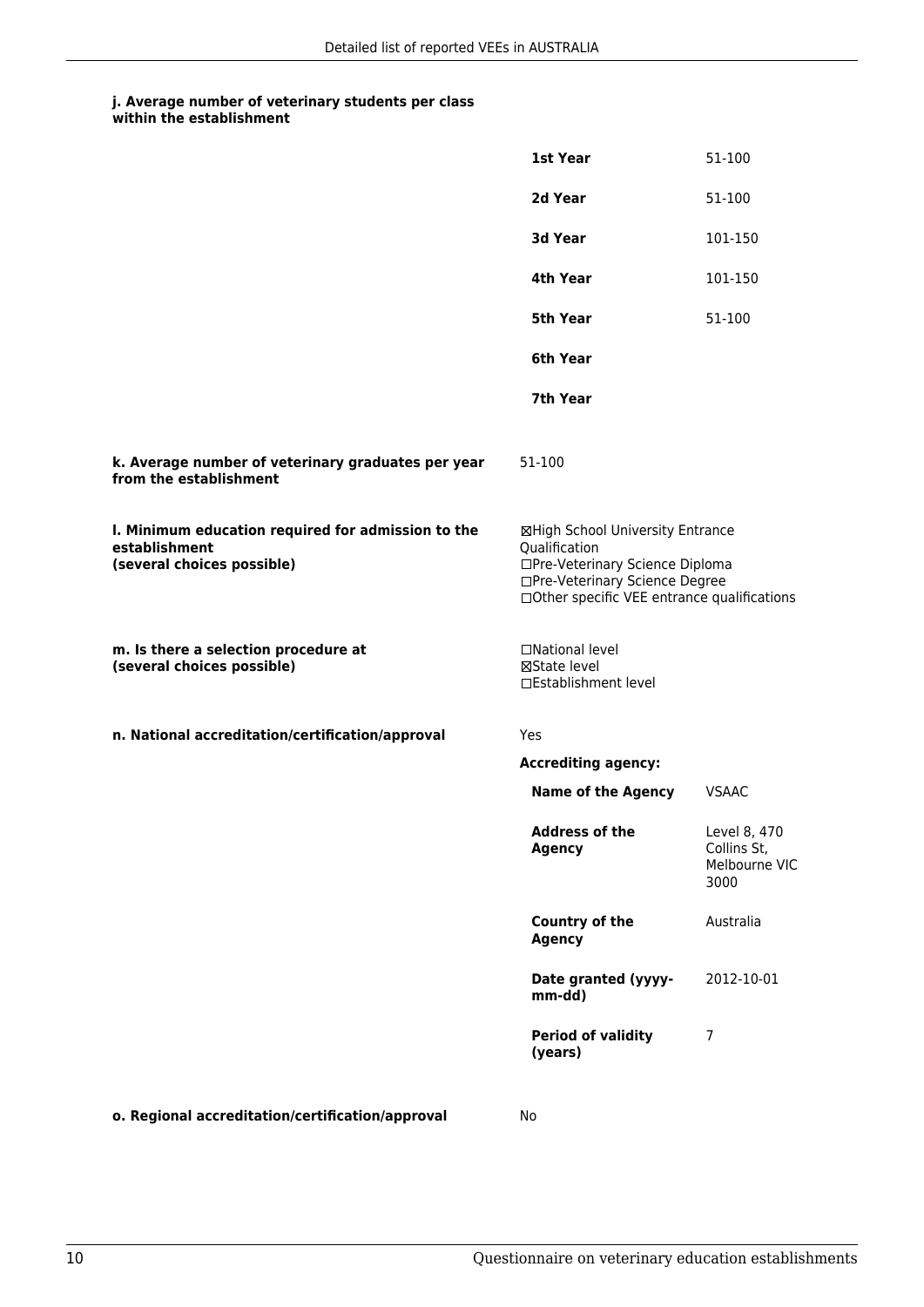Yes

**If yes, please provide a brief description.** RCVS - UK, AAVMC - USA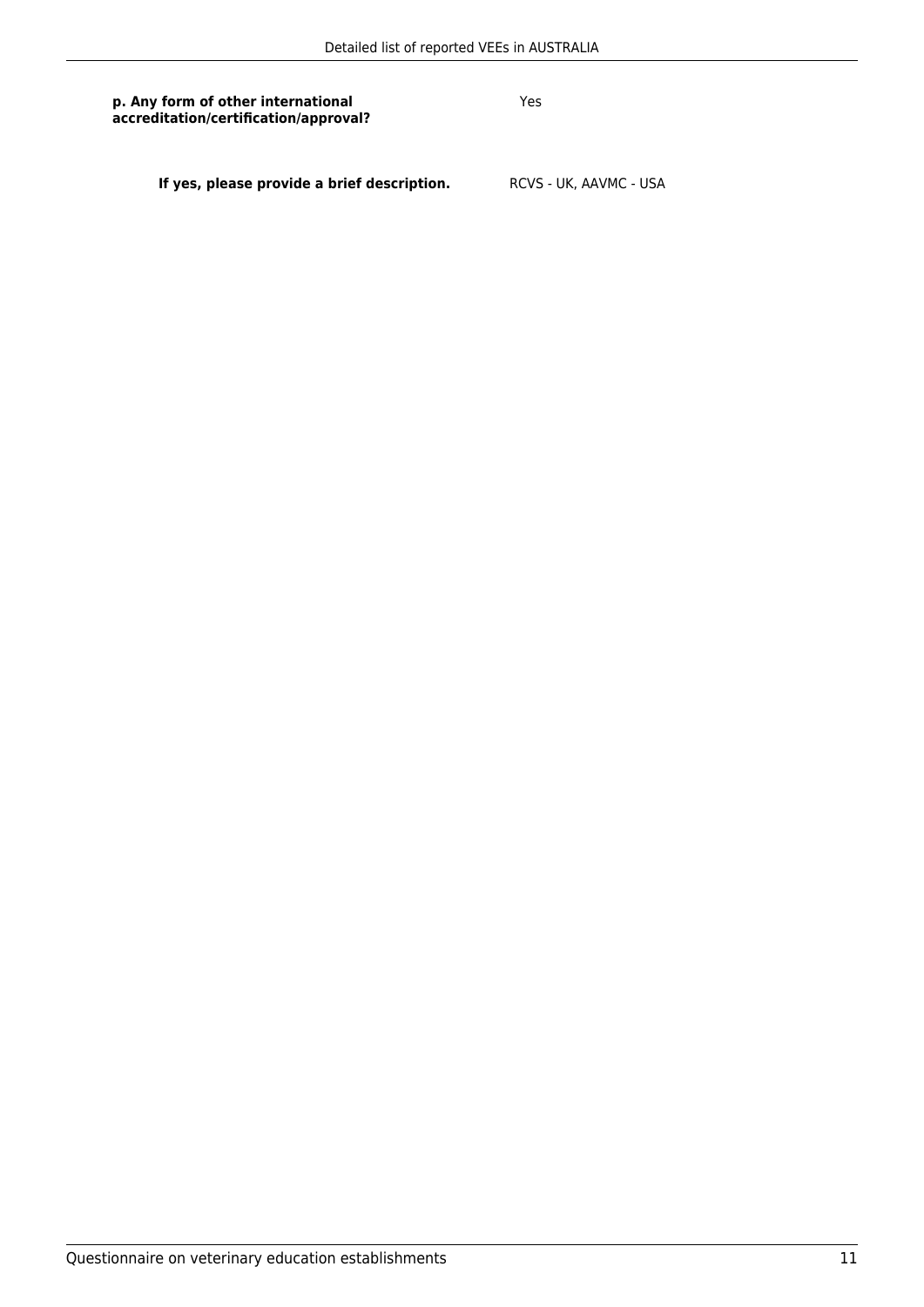# **School of Animal and Veterinary Sciences**

#### **Last modified on: 2015-12-20 22:49:44**

| a. Name of VEE                                                | School of Animal and Veterinary Sciences                                                                          |
|---------------------------------------------------------------|-------------------------------------------------------------------------------------------------------------------|
| b. Hosting Academic Institution<br>(when relevant)            | University of Adelaide                                                                                            |
| c. Address of VEE<br>(street/city/state)                      | Roseworthy Campus, Roseworthy S.A. 5371                                                                           |
| d. Country of VEE                                             | <b>AUSTRALIA</b>                                                                                                  |
| e. Web-site (URL)                                             | www.adelaide.edu.au                                                                                               |
| f. Institution type                                           | public                                                                                                            |
| g. Year of creation                                           | 2008                                                                                                              |
| h. Veterinary degree(s) granted<br>(several choices possible) | □Specific Veterinary Diploma<br>□Bachelor<br>$\square$ Master<br>⊠Doctor<br>DPhD<br>$\Box$ Other (please explain) |

**i. Number of years of veterinary education required for VSB (or equivalent) registration**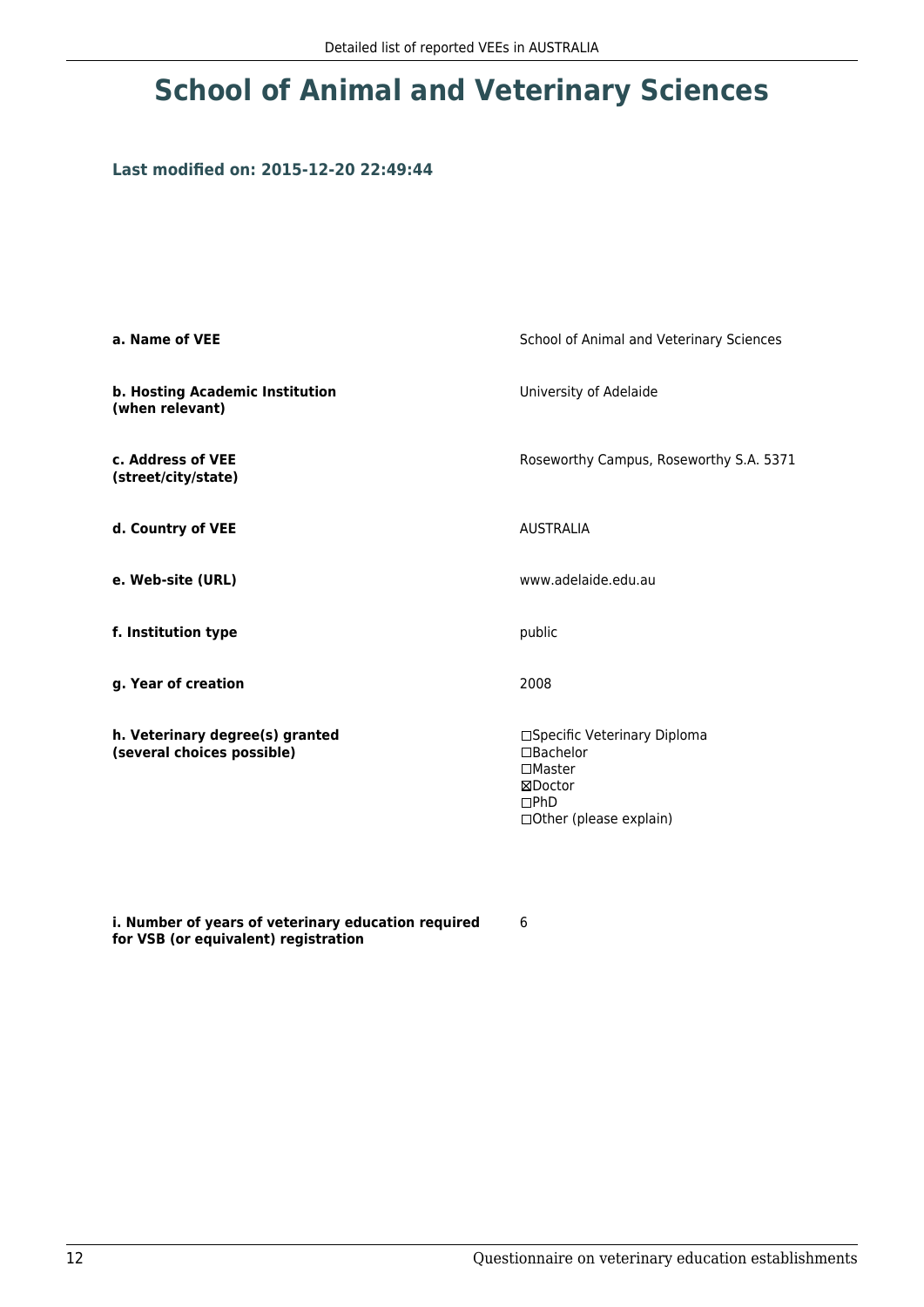|  | within the establishment |
|--|--------------------------|
|--|--------------------------|

|                                                                                                   | 1st Year                                                                                                                                                              | $0 - 50$                                               |
|---------------------------------------------------------------------------------------------------|-----------------------------------------------------------------------------------------------------------------------------------------------------------------------|--------------------------------------------------------|
|                                                                                                   | 2d Year                                                                                                                                                               | $0 - 50$                                               |
|                                                                                                   | 3d Year                                                                                                                                                               | $0 - 50$                                               |
|                                                                                                   | 4th Year                                                                                                                                                              | $0 - 50$                                               |
|                                                                                                   | 5th Year                                                                                                                                                              | $0 - 50$                                               |
|                                                                                                   | 6th Year                                                                                                                                                              | $0 - 50$                                               |
|                                                                                                   | 7th Year                                                                                                                                                              |                                                        |
| k. Average number of veterinary graduates per year<br>from the establishment                      | $0 - 50$                                                                                                                                                              |                                                        |
| I. Minimum education required for admission to the<br>establishment<br>(several choices possible) | □High School University Entrance<br>Qualification<br>□Pre-Veterinary Science Diploma<br>⊠Pre-Veterinary Science Degree<br>□Other specific VEE entrance qualifications |                                                        |
| m. Is there a selection procedure at<br>(several choices possible)                                | □National level<br>⊠State level<br>⊠Establishment level                                                                                                               |                                                        |
| n. National accreditation/certification/approval                                                  | Yes                                                                                                                                                                   |                                                        |
|                                                                                                   | <b>Accrediting agency:</b>                                                                                                                                            |                                                        |
|                                                                                                   | <b>Name of the Agency</b>                                                                                                                                             | Australasian<br>Veterinary<br><b>Boards</b><br>Council |
|                                                                                                   | <b>Address of the</b><br><b>Agency</b>                                                                                                                                | Level 8, 470<br>Collins St,<br>Melbourne VIC<br>3000   |
|                                                                                                   | Country of the<br>Agency                                                                                                                                              | <b>AUSTRALIA</b>                                       |
|                                                                                                   | Date granted (yyyy-<br>mm-dd)                                                                                                                                         | 2013-01-01                                             |
|                                                                                                   | <b>Period of validity</b><br>(years)                                                                                                                                  | 3                                                      |
| o. Regional accreditation/certification/approval                                                  | No                                                                                                                                                                    |                                                        |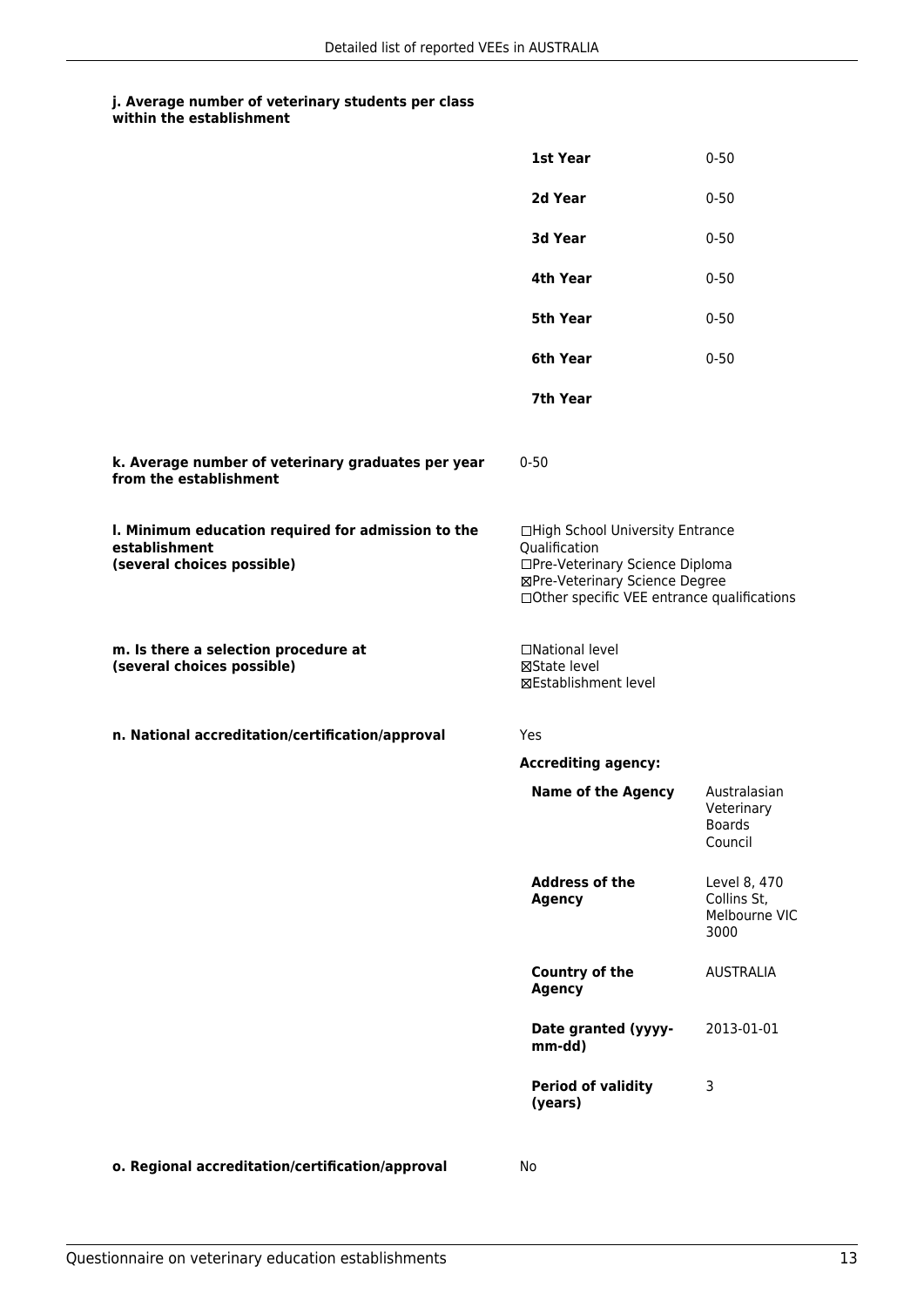Yes

**If yes, please provide a brief description.** Accredited for NZ, UK and South Africa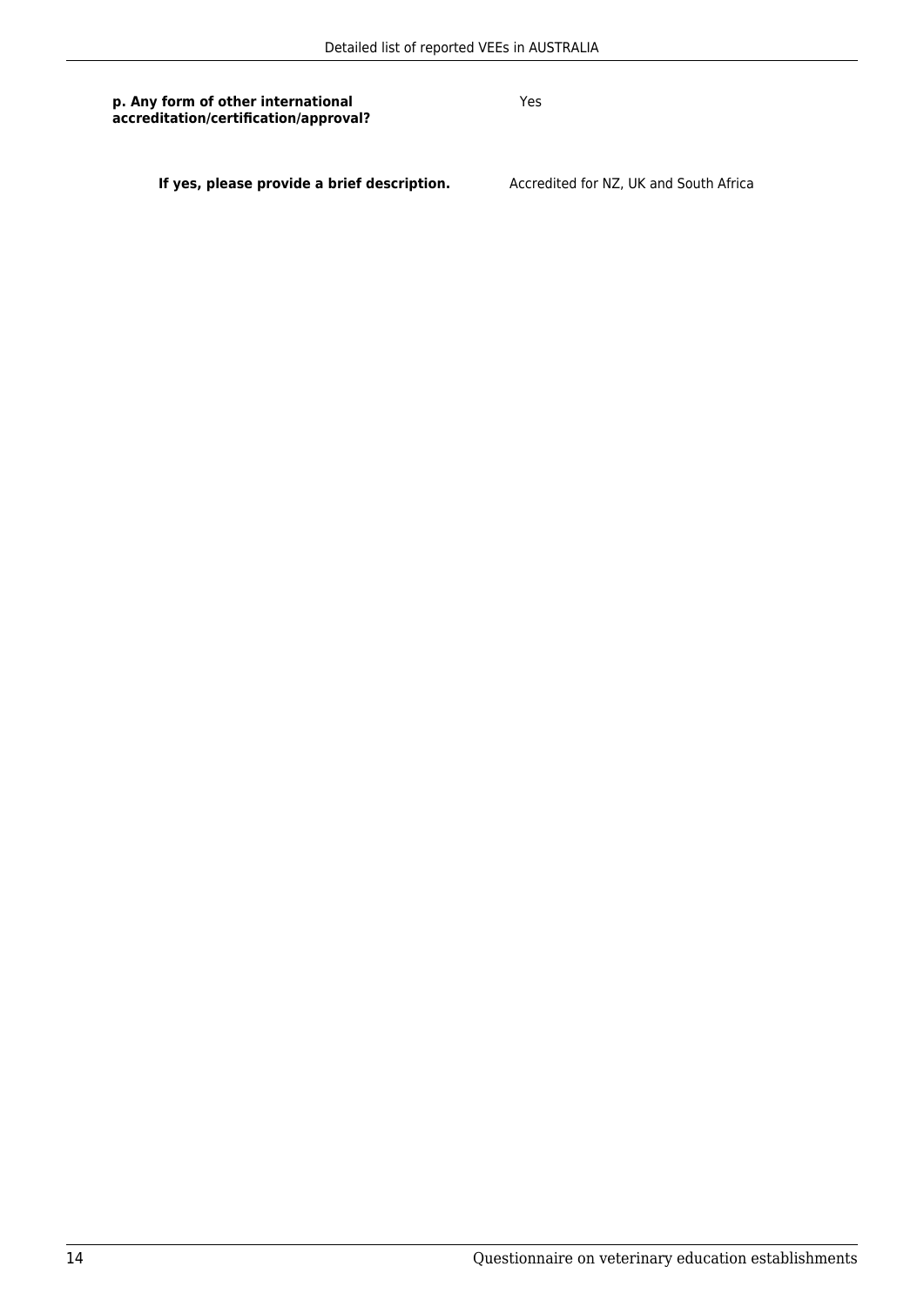# **School of Animal and Veterinary Sciences**

#### **Last modified on: 2015-02-11 23:05:09**

| a. Name of VEE                                                | School of Animal and Veterinary Sciences                                                                              |  |
|---------------------------------------------------------------|-----------------------------------------------------------------------------------------------------------------------|--|
| b. Hosting Academic Institution<br>(when relevant)            | <b>Charles Sturt University</b>                                                                                       |  |
| c. Address of VEE<br>(street/city/state)                      | Locked Bag 588 Boorooma St Wagga Wagga<br>2678 NSW AUSTRALIA                                                          |  |
| d. Country of VEE                                             | <b>AUSTRALIA</b>                                                                                                      |  |
| e. Web-site (URL)                                             | www.csu.edu.au                                                                                                        |  |
| f. Institution type                                           | public                                                                                                                |  |
| g. Year of creation                                           | 1984                                                                                                                  |  |
| h. Veterinary degree(s) granted<br>(several choices possible) | □Specific Veterinary Diploma<br>⊠Bachelor<br>$\square$ Master<br>$\square$ Doctor<br>DPhD<br>□ Other (please explain) |  |

**i. Number of years of veterinary education required for VSB (or equivalent) registration**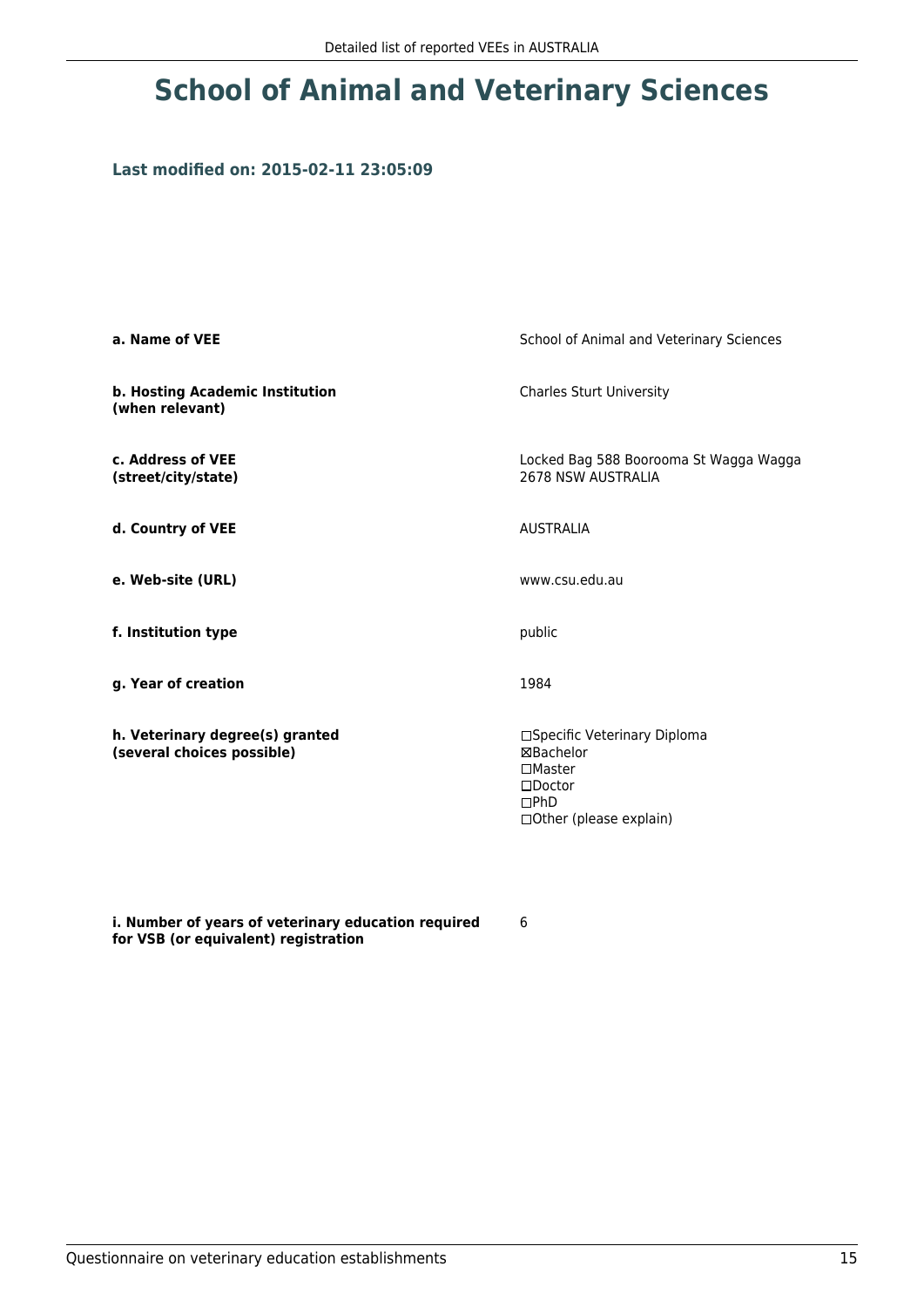| within the establishment |
|--------------------------|
|                          |

|                                                                                                   | 1st Year                                                                                                                                                              | 51-100                                                 |
|---------------------------------------------------------------------------------------------------|-----------------------------------------------------------------------------------------------------------------------------------------------------------------------|--------------------------------------------------------|
|                                                                                                   | 2d Year                                                                                                                                                               | 51-100                                                 |
|                                                                                                   | 3d Year                                                                                                                                                               | 51-100                                                 |
|                                                                                                   | 4th Year                                                                                                                                                              | 51-100                                                 |
|                                                                                                   | 5th Year                                                                                                                                                              | 51-100                                                 |
|                                                                                                   | 6th Year                                                                                                                                                              | 51-100                                                 |
|                                                                                                   | 7th Year                                                                                                                                                              |                                                        |
| k. Average number of veterinary graduates per year<br>from the establishment                      | 51-100                                                                                                                                                                |                                                        |
| I. Minimum education required for admission to the<br>establishment<br>(several choices possible) | ⊠High School University Entrance<br>Qualification<br>□Pre-Veterinary Science Diploma<br>□Pre-Veterinary Science Degree<br>□Other specific VEE entrance qualifications |                                                        |
| m. Is there a selection procedure at<br>(several choices possible)                                | <b>⊠National level</b><br>⊠State level<br><b>⊠Establishment level</b>                                                                                                 |                                                        |
| n. National accreditation/certification/approval                                                  | Yes                                                                                                                                                                   |                                                        |
|                                                                                                   | <b>Accrediting agency:</b>                                                                                                                                            |                                                        |
|                                                                                                   | <b>Name of the Agency</b>                                                                                                                                             | Australasian<br>Veterinary<br><b>Boards</b><br>Council |
|                                                                                                   | <b>Address of the</b><br><b>Agency</b>                                                                                                                                | Level 8, 470<br>Collins St<br>Melbourne Vic<br>3000    |
|                                                                                                   | Country of the<br><b>Agency</b>                                                                                                                                       | Australia                                              |
|                                                                                                   | Date granted (yyyy-<br>mm-dd)                                                                                                                                         | 2010-07-01                                             |
|                                                                                                   | <b>Period of validity</b><br>(years)                                                                                                                                  | 7                                                      |
| o. Regional accreditation/certification/approval                                                  | No                                                                                                                                                                    |                                                        |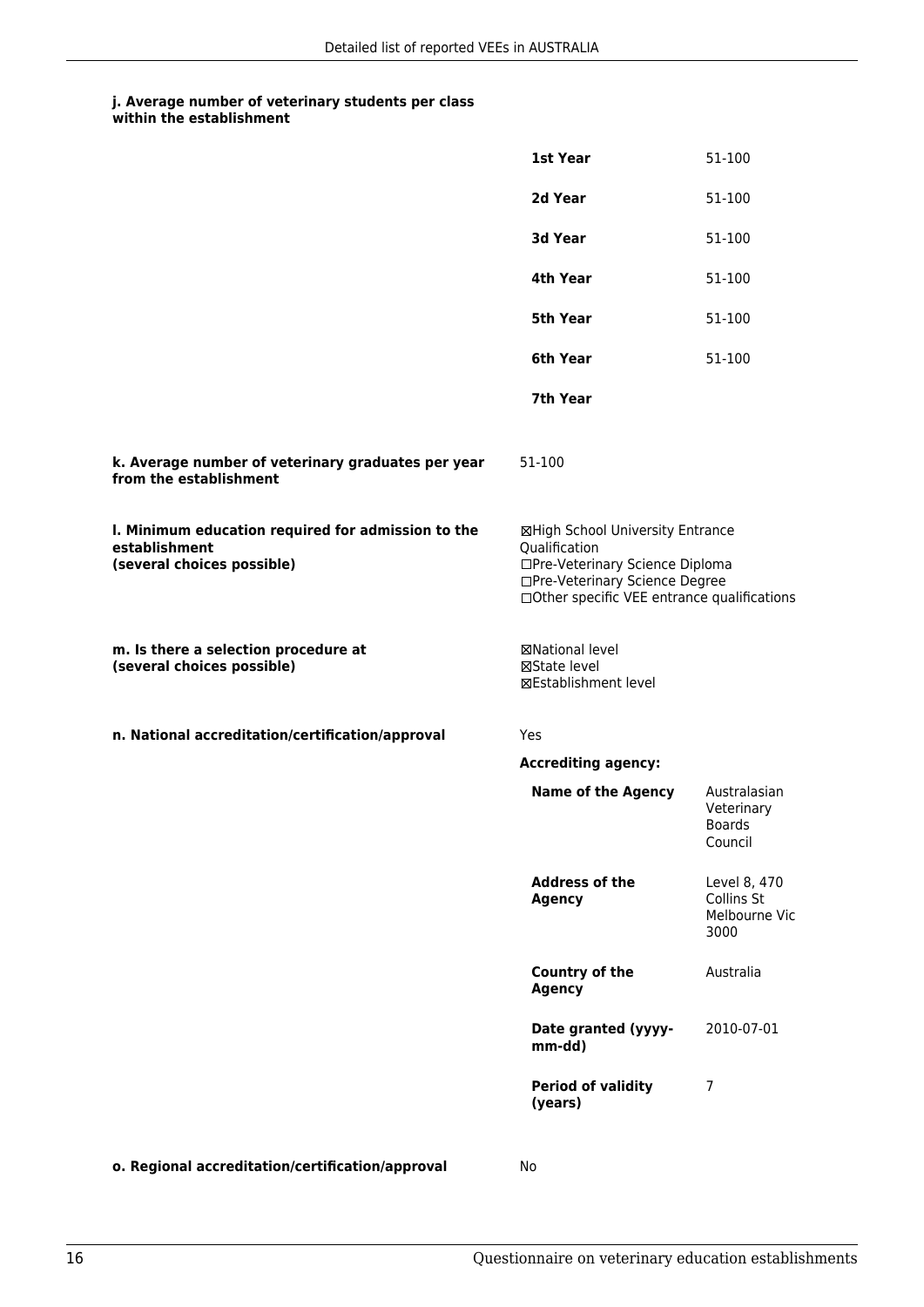Yes

**If yes, please provide a brief description.** Royal College, UK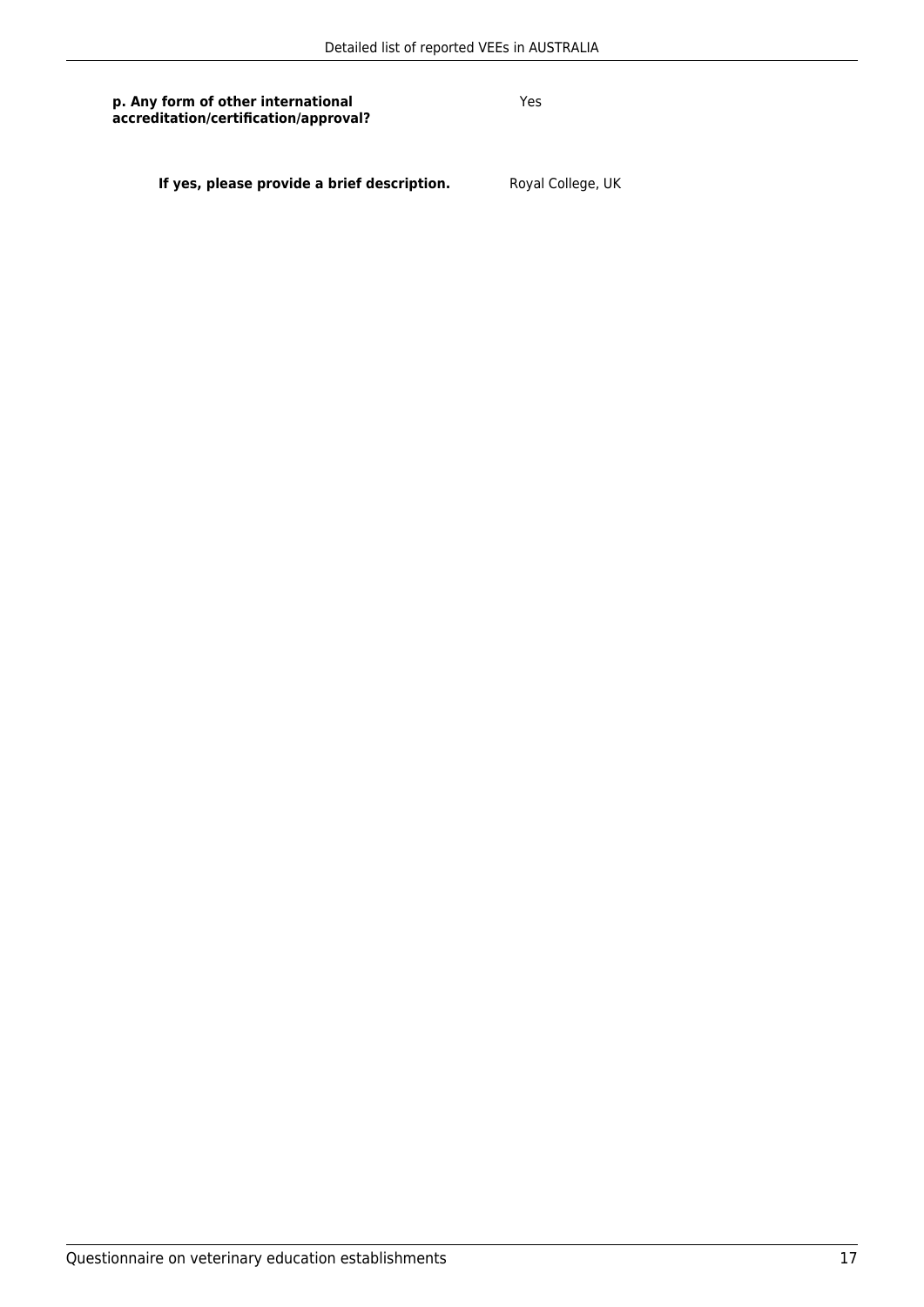# **School of Veterinary Science**

### **Last modified on: 2016-02-01 05:29:08**

| a. Name of VEE                                                | School of Veterinary Science                                                                                 |
|---------------------------------------------------------------|--------------------------------------------------------------------------------------------------------------|
| b. Hosting Academic Institution<br>(when relevant)            | University of Queensland                                                                                     |
| c. Address of VEE<br>(street/city/state)                      | The University of Queensland Gatton Campus<br>GATTON 4343                                                    |
| d. Country of VEE                                             | <b>AUSTRALIA</b>                                                                                             |
| e. Web-site (URL)                                             | http://www.veterinary-science.uq.edu.au                                                                      |
| f. Institution type                                           | public                                                                                                       |
| g. Year of creation                                           | 1936                                                                                                         |
| h. Veterinary degree(s) granted<br>(several choices possible) | ⊠Specific Veterinary Diploma<br>⊠Bachelor<br>⊠Master<br>$\square$ Doctor<br>⊠PhD<br>□ Other (please explain) |

**i. Number of years of veterinary education required for VSB (or equivalent) registration**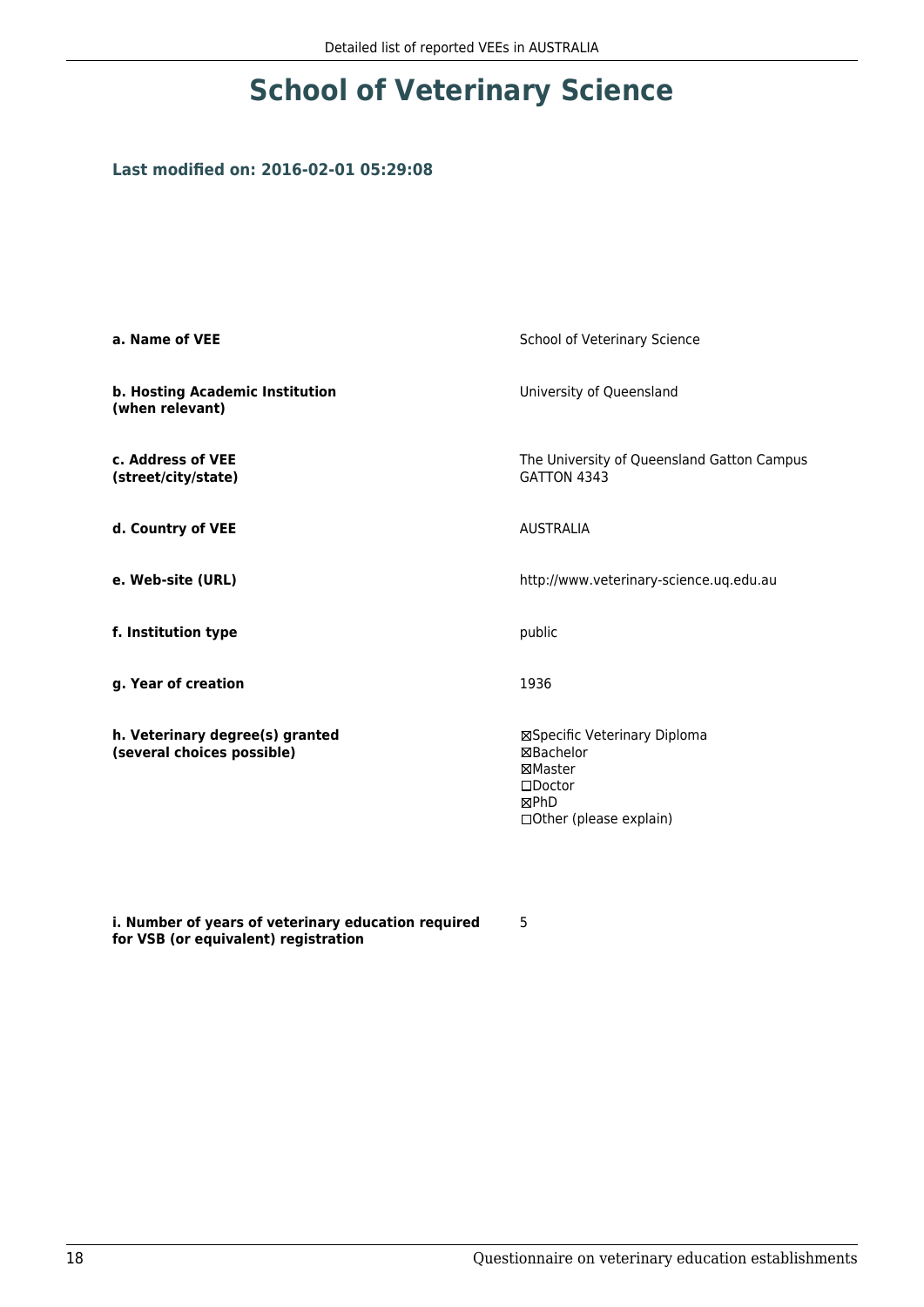| within the establishment |
|--------------------------|
|                          |

|                                                                                                   | 1st Year                                                                                                                                                              | 101-150                                                |
|---------------------------------------------------------------------------------------------------|-----------------------------------------------------------------------------------------------------------------------------------------------------------------------|--------------------------------------------------------|
|                                                                                                   | 2d Year                                                                                                                                                               | 101-150                                                |
|                                                                                                   |                                                                                                                                                                       |                                                        |
|                                                                                                   | 3d Year                                                                                                                                                               | 151-200                                                |
|                                                                                                   | 4th Year                                                                                                                                                              | 101-150                                                |
|                                                                                                   | 5th Year                                                                                                                                                              | 101-150                                                |
|                                                                                                   | 6th Year                                                                                                                                                              |                                                        |
|                                                                                                   | 7th Year                                                                                                                                                              |                                                        |
| k. Average number of veterinary graduates per year<br>from the establishment                      | 101-150                                                                                                                                                               |                                                        |
| I. Minimum education required for admission to the<br>establishment<br>(several choices possible) | ⊠High School University Entrance<br>Qualification<br>□Pre-Veterinary Science Diploma<br>□Pre-Veterinary Science Degree<br>⊠Other specific VEE entrance qualifications |                                                        |
| m. Is there a selection procedure at<br>(several choices possible)                                | □National level<br>□State level<br>⊠Establishment level                                                                                                               |                                                        |
| n. National accreditation/certification/approval                                                  | Yes                                                                                                                                                                   |                                                        |
|                                                                                                   | <b>Accrediting agency:</b>                                                                                                                                            |                                                        |
|                                                                                                   | <b>Name of the Agency</b>                                                                                                                                             | Australasian<br>Veterinary<br><b>Boards</b><br>Council |
|                                                                                                   | <b>Address of the</b><br><b>Agency</b>                                                                                                                                | Level 8, 470<br>Collins St<br>Melbourne VIC<br>3000    |
|                                                                                                   | Country of the<br><b>Agency</b>                                                                                                                                       | <b>AUSTRALIA</b>                                       |
|                                                                                                   | Date granted (yyyy-<br>mm-dd)                                                                                                                                         | 2010-01-01                                             |
|                                                                                                   | <b>Period of validity</b><br>(years)                                                                                                                                  | 7                                                      |
| o. Regional accreditation/certification/approval                                                  | No                                                                                                                                                                    |                                                        |